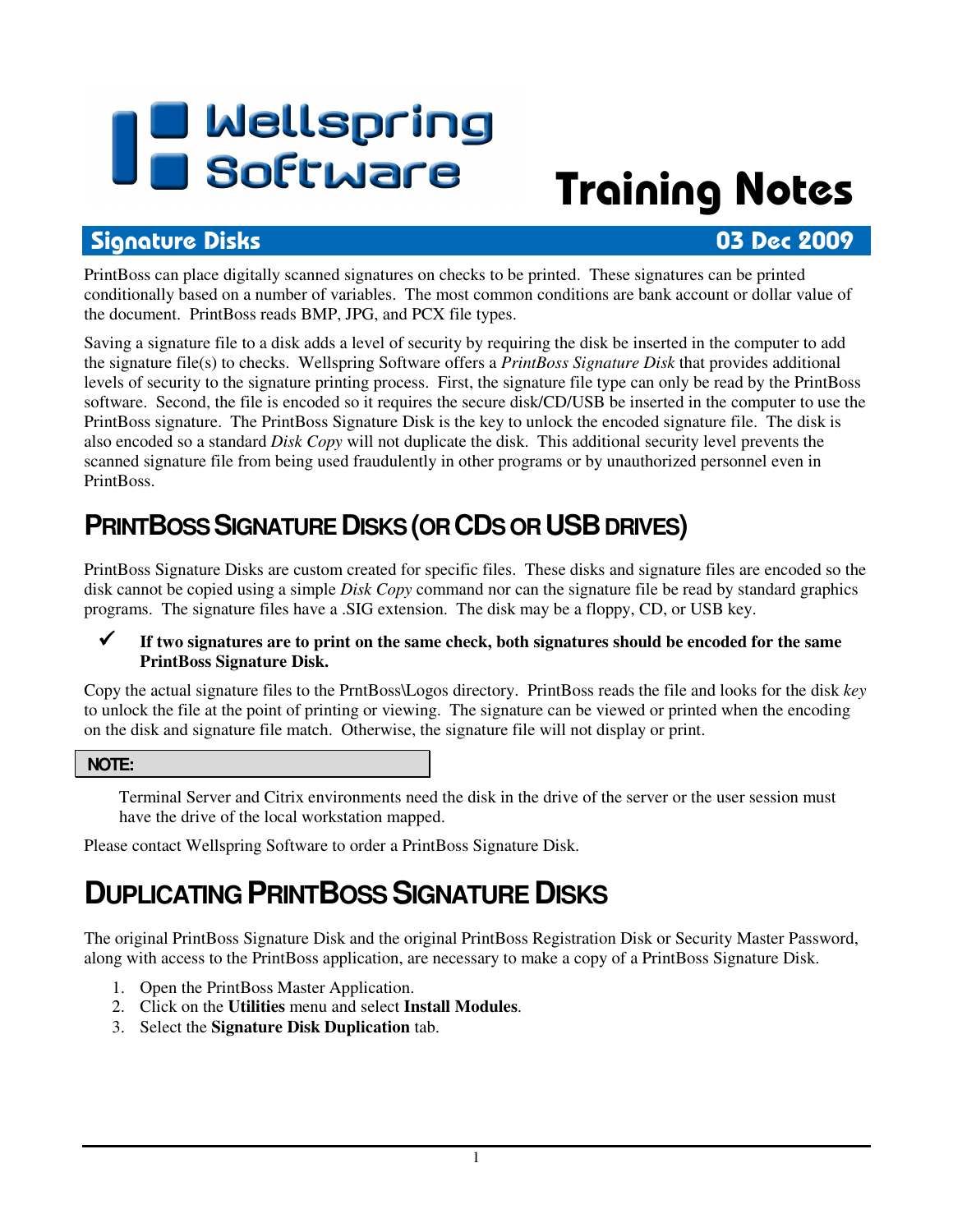| Module Installation Utility                                                                                                                    |                                             |     |                               | 23<br>▣<br>$\equiv$ |  |  |
|------------------------------------------------------------------------------------------------------------------------------------------------|---------------------------------------------|-----|-------------------------------|---------------------|--|--|
| Signature CDs                                                                                                                                  |                                             |     |                               |                     |  |  |
| <b>Bank List Modules</b>                                                                                                                       | Signature Disk Duplication                  |     | Misc. License Codes           | <b>Import Files</b> |  |  |
| This utility allows duplication of security signature disks. It will ONLY operate if the<br>the Master Password is available. Follow steps 1-3 |                                             |     |                               |                     |  |  |
| Enter Master Password, then click "1"                                                                                                          |                                             |     |                               |                     |  |  |
|                                                                                                                                                | Insert Source Signature Disk in this drive, |     | Sig Disk Info                 |                     |  |  |
| then click "2"                                                                                                                                 |                                             |     | Sig Disk Code<br>Use Password | $\mathbf 0$         |  |  |
| Insert Destination Signature Disk in this<br>3<br>drive, then click "3"                                                                        |                                             | IA. | Password                      | П                   |  |  |
| Return to Step 2<br>Done                                                                                                                       |                                             |     |                               |                     |  |  |

- 4. Enter the PrintBoss **Master Password** as defined under *Option / Security*.
- 5. Click on the active **1** button requesting the password. The 1 will fade and 2 will become active.
- 6. Insert the PrintBoss **Source Signature Disk**.
- 7. Enter the correct drive letter for the Source Signature Disk. This may be a floppy, CD, or USB flash drive.
- 8. Click on the active **2** button.
- 9. Insert a new blank disk. This does not need to be the same type of media as the original. If you are using the same type of media, remove the original disk before inserting the new disk.
- 10. Enter the correct drive letter for the **Destination** disk. This may be the same as the original disk.
- 11. For a signature CD\*\*, select the Store Encoded File in {PrntBossHome}\ SigDisks check box.
- 12. To add a **Password** to the NEW signature disk, check **Use Password** on the right side of the screen. Enter the password in the field provided under the check box. This password will not impact the original disk.
- 13. Click on the active **3** button.
- 14. Click **Done** when you are finished.

The newly created signature disk has the required encoding. Any signature files that existed on the source disk are also copied to the destination disk (except if it is a CD). Signature files do not need to reside on the disk since they are read from the PrntBoss\Logos folder and PrintBoss knows to confirm the matching encoded disk.

**NOTE:** 

\*\*The encoded file is created from the specific CD, but no file is written to the CD during the duplication process. If you would like the signature files on the CD, burn the signature files to the CD before following the signature disk duplication process.

 **Most CDs are not formatted, resulting in an error message generated from PrintBoss. Burn the signature file onto the CD prior to the duplication process to eliminate this error message.** 

#### **ADDING A PASSWORD TO AN EXISTING PRINTBOSS SIGNATURE DISK**

A password may be added to an encoded PrintBoss signature disk. Users will be prompted to enter the password before PrintBoss accesses the disk. Adding a password is similar to the process of duplicating a disk except the existing disk is used for both the source and destination.

- 1. Open the PrintBoss Master Application.
- 2. Click on the **Utilities** menu and select **Install Modules**.
- 3. Select the Signature Disk Duplication tab.
- 4. Enter the PrintBoss **Master Password** as defined under *Option / Security*.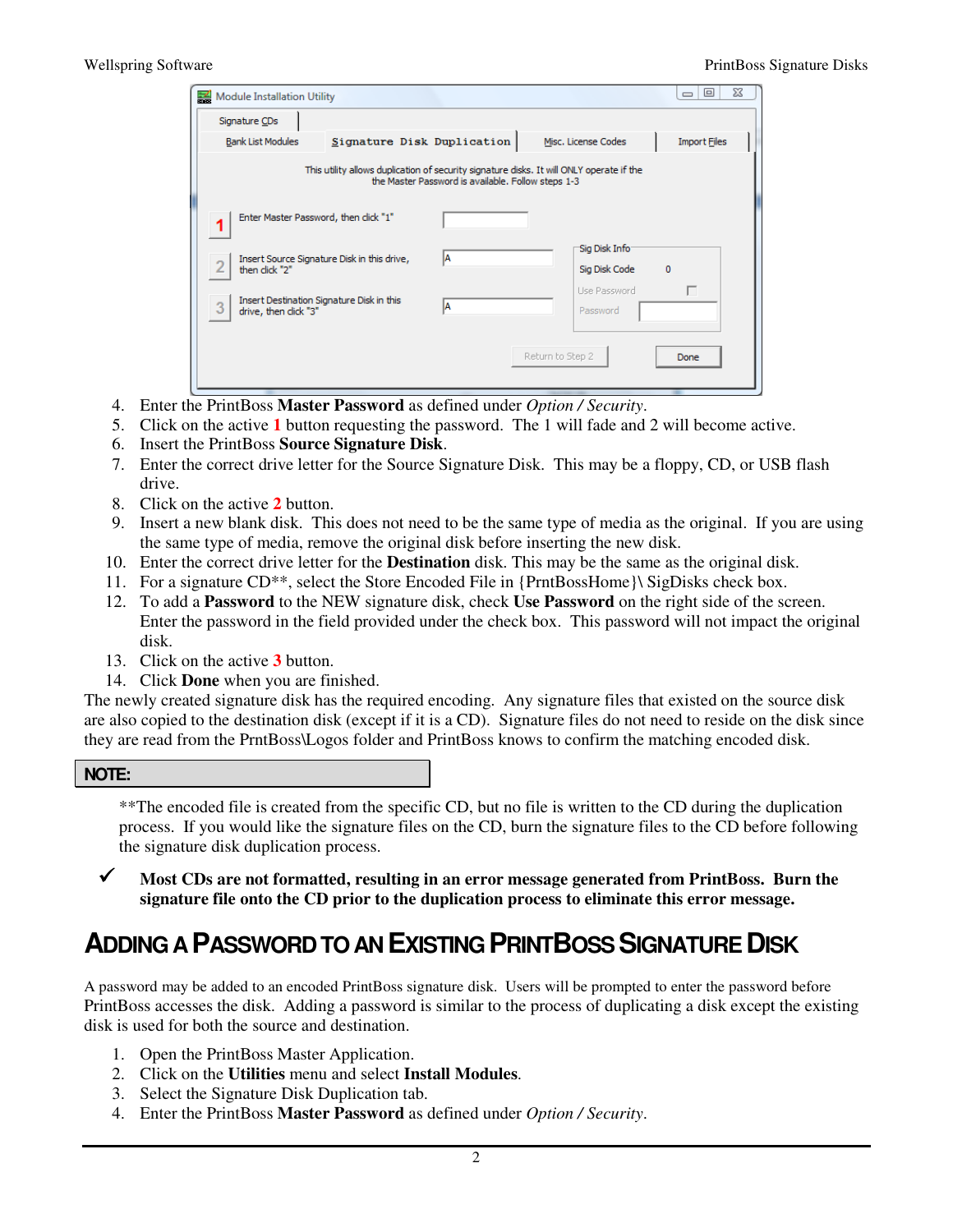- 5. Click on the active **1** button requesting the password or installation disk. The 1 will fade and 2 will become active.
- 6. Insert the existing PrintBoss disk and the **Source Signature Disk**.
- 7. Enter the correct drive letter for the Source Signature Disk.
- 8. Click on the active **2** button.
- 9. Select the **Use Password** check box on the right side of the screen. Enter the **Password** in the field provided under the check box.
- 10. Enter the same drive letter for the **Destination** as the Source drive.
- 11. Click on the active **3** button.
- 12. PrintBoss will warn the source and destination disks are the same. The only change will be to add/edit the signature indicated.
- 13. Click **OK**.
- 14. Click **Done** when you are finished.

### **CREATING NON-ENCRYPTED SIGNATURE DISKS**

PrintBoss reads BMP (bitmap), JPG, PCX, and PICT files. Scan a signature and save it as one of these formats. PrintBoss can print color (BMP) bitmaps, JPGs, and PICTs. Color signatures will print in shades of gray when printing to a printer using MICR toner.

Save the scanned file onto a disk and reference the file in the appropriate Form File or Bank record. Be sure to reference the entire path and filename, not just the filename. For example, enter *A:\my\_boss.bmp* in the appropriate Form File or Bank record.

Make sure the disk with the signature file is in the specified drive before printing checks to PrintBoss. An error will pop up (unless that option has been turned off in the Pic Command Properties dialog for the form) when checks are printed and the signature disk is not in the specified drive.

#### **ADDING A SIGNATURE TO A CHECK FORM**

Signatures must be referenced by the PrintBoss form in order to print on a check. Add a #PICT command referencing the signature file to each form that prints the signature (such as AP and Payroll). Add a second #PICT command if you need to print two signatures.

If the same signature is used for every bank account, the signature file name and path can be added directly to the #PICT command on the form. Otherwise, add the signature file name to the PrintBoss bank record and add the variable name associated with the field in the bank record containing the signature file name to the #PICT command.

PrintBoss provides sample signature commands near the bottom of the Footer Objects tab on all standard forms.

- 1. Locate the **PrntBoss Home directory**. You can determine the location by clicking on the PrintBoss **Help** menu and choosing **About**. The location for Home is listed under the **Directories** section towards the bottom of the window.
- 2. Copy your signature files, including \*.sig encrypted signature files, into the Logos folder in the PrntBoss Home directory.
- 3. Open the PrintBoss Master Application.
- 4. Add the Signature File
	- a. Bank Record
		- i. Click on the **Edit** menu and select **Bank List**.
		- ii. Select the appropriate Bank record and click the **Edit Bank** button.
		- iii. Select the **Signatures\_Logos** tab.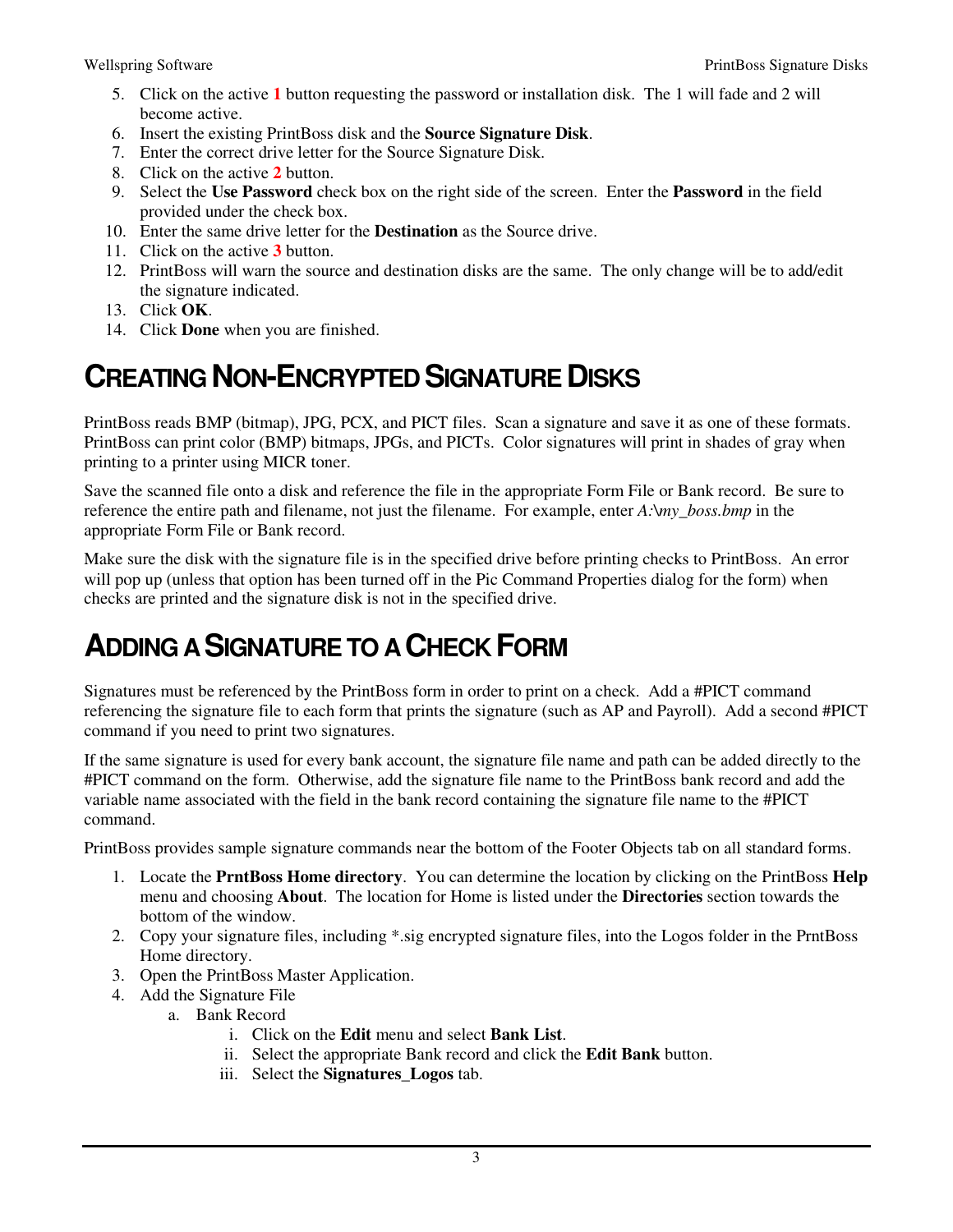| Graphic Objects-<br>File Name                 | <b>Position</b><br>Options                      | Range<br>Condition             | <b>Size</b><br>Wdt / Ht Percent |
|-----------------------------------------------|-------------------------------------------------|--------------------------------|---------------------------------|
| <b>Logo Properties</b><br>Mm <sub>2.pcx</sub> | $X$ 0.343<br>$Y$ 7.800<br>⋐                     | Hi<br>0.00<br>0.00<br>Lo       | 0.900<br>100<br>0.900           |
| <b>Signature Properties</b><br>Your_sig.pcx   | $x \mid 5.200$<br>$Y$ 9.900<br>$\triangleright$ | Hi 9999999.00<br>100.00<br>Lol | 3.000<br>120<br>0.600           |
| <b>Signature 2 Properties</b>                 | $x \mid 5.100$<br>$Y$ 9.500<br>$\triangleright$ | Hi<br>0.00<br>0.00<br>Lo       | 3.000<br>100<br>0.600           |

- iv. Click on the browse button next to the **Signature Properties** field. PrintBoss automatically opens the Logos folder in the PrntBoss home directory. You may browse to a different location if your files are not in this folder.
- v. Select the desired signature and click **Open**.
- vi. Repeat for **Signature 2 Properties** if two signatures may appear on the check.
- vii. Set a **Hi Range Condition** if desired. For example, enter 5000.00 if the signature should not print when the check amount exceeds \$5,000.
- viii. Set a **Lo Range Condition** if desired. For example, enter 4999.99 if Signature 2 only prints when the check amount is \$5,000 or more.
- ix. Click **OK** to save the values and exit the PrintBoss Bank Edit window.
- x. Click **Done** to exit the PrintBoss Bank List.
- b. Form File
	- i. Click on the **Edit** menu and select **Form Files**.
	- ii. Select your form from the list and click the **Editor** button.
	- iii. Select the **Footer Objects** tab.
	- iv. Scroll to the bottom of Footer Objects and locate the Sample Signature section.
		- 1. Use the command starting with **#PIC** to add a signature file directly to the form. Remove the pipe symbol (|) if it appears before the # sign to activate the command.
		- 2. Use the command starting with **#[FileExists** if you added the signature file through the bank record.
- 5. Double click on the appropriate command in the Footer Objects window. The **Pic Command Properties** dialog opens.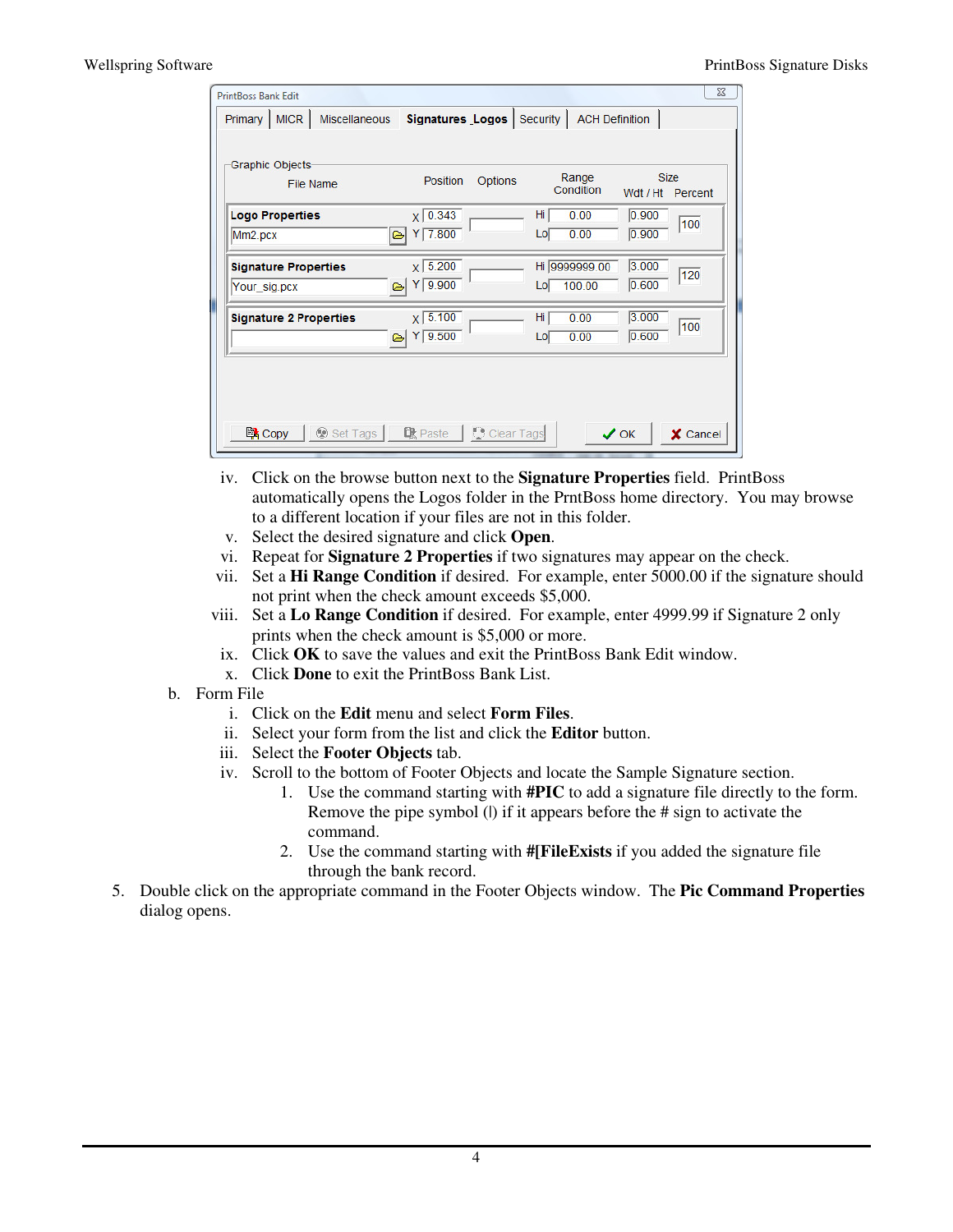| <b>Pic Command Properties</b>                                        |                                      |                         |                  |                | $\mathbf{z}$    |
|----------------------------------------------------------------------|--------------------------------------|-------------------------|------------------|----------------|-----------------|
| Inches from Left                                                     | (BSIGX)                              | Justification<br>G Left | C Center C Right |                |                 |
| Inches from Top                                                      | (BSIGY)                              | G.<br>Top               | $\cap$ Center    | C Bottom       |                 |
| Size Adjust <sup>.</sup><br>Horizon. (BSIGWD)                        |                                      | Vertical (BSIGHT)       |                  | G<br>C Percent | Wdth/Ht         |
| Graphic File                                                         | $\overline{\text{(BSigFile)}}$       |                         |                  |                | ર{              |
| <b>Hide File Errors</b><br>Reverse Color                             |                                      | <b>Print Resolution</b> | 300<br>▼         |                |                 |
| Transparent                                                          | ⊽                                    | Watermark               | None             |                |                 |
| Sig Disk Drive Letters   DEFGH^<br>Test $\big  \bigoplus$            |                                      |                         |                  |                |                 |
| Include in "Block Mirrors". □                                        |                                      |                         |                  |                |                 |
| Comment                                                              |                                      |                         |                  |                |                 |
| [{FileExists,÷{BSigFile}÷][AmntRange,{BSigLo},{BSigHi}]<br>Condition |                                      |                         |                  |                |                 |
|                                                                      | □ Un-Dragable Footer Objects Line:46 |                         | Edit Bank        | 0K             | $\times$ Cancel |

- 6. Enter appropriate values into the fields.
	- a. **Inches from Left** Enter the inches from the left side of the page to begin the signature file. i. Enter **{BSIGX}** to reference the value associated with the field in the Bank record.

| <b>NOTE:</b> |  |
|--------------|--|
|              |  |
|              |  |

Click the **Edit Bank** button at the bottom of the Pic Command Properties dialog to change this value. DO NOT enter a specific value in place of the {BSIGX} variable. This may adversely affect other signatures files using this same form.

- ii. Enter **{BSIG2X}** to reference the value associated with Signature 2 in the Bank record.
- b. **Inches from Top** Enter the inches from the top of the page to the top of the signature file. i. Enter **{BSIGY}** to reference the value associated with field in the Bank record.
	- ii. Enter **{BSIG2Y}** to reference the value associated with Signature 2 n the Bank record.
- c. **Size Adjust**
	- i. **Wdt/Ht** Enter the values for the width and height of the signature file to size the width differently than the height.
		- 1. Enter **{BSIGWD}** and {**BSIGHT}** to reference the values associated with the width and height in the Bank record.
		- 2. Enter **{BSIG2WD}** and {**BSIG2HT}** to reference the width and height values associated with Signature 2 in the Bank record.
	- ii. **Percent** Enter the percent value to adjustment the horizontal and vertical size of the signature file.
		- 1. Enter **{BSIGSIZE}** to reference the associated with the Bank record. The variable is the same for the width and height.
		- 2. Enter **{BSIG2SIZE}** to reference the value associated with Signature 2 n the Bank record. The variable is the same for the width and height
- d. **Graphic File**
	- i. Enter the signature file name and path. Only the file name is required if the signature is located in the Logo folder of the PrntBoss Home directory.
	- ii. Enter **{BSIGFile}** to reference the value associated with field in the Bank record.
	- iii. Enter **{BSIG2File}** to reference the value associated with Signature 2 n the Bank record.